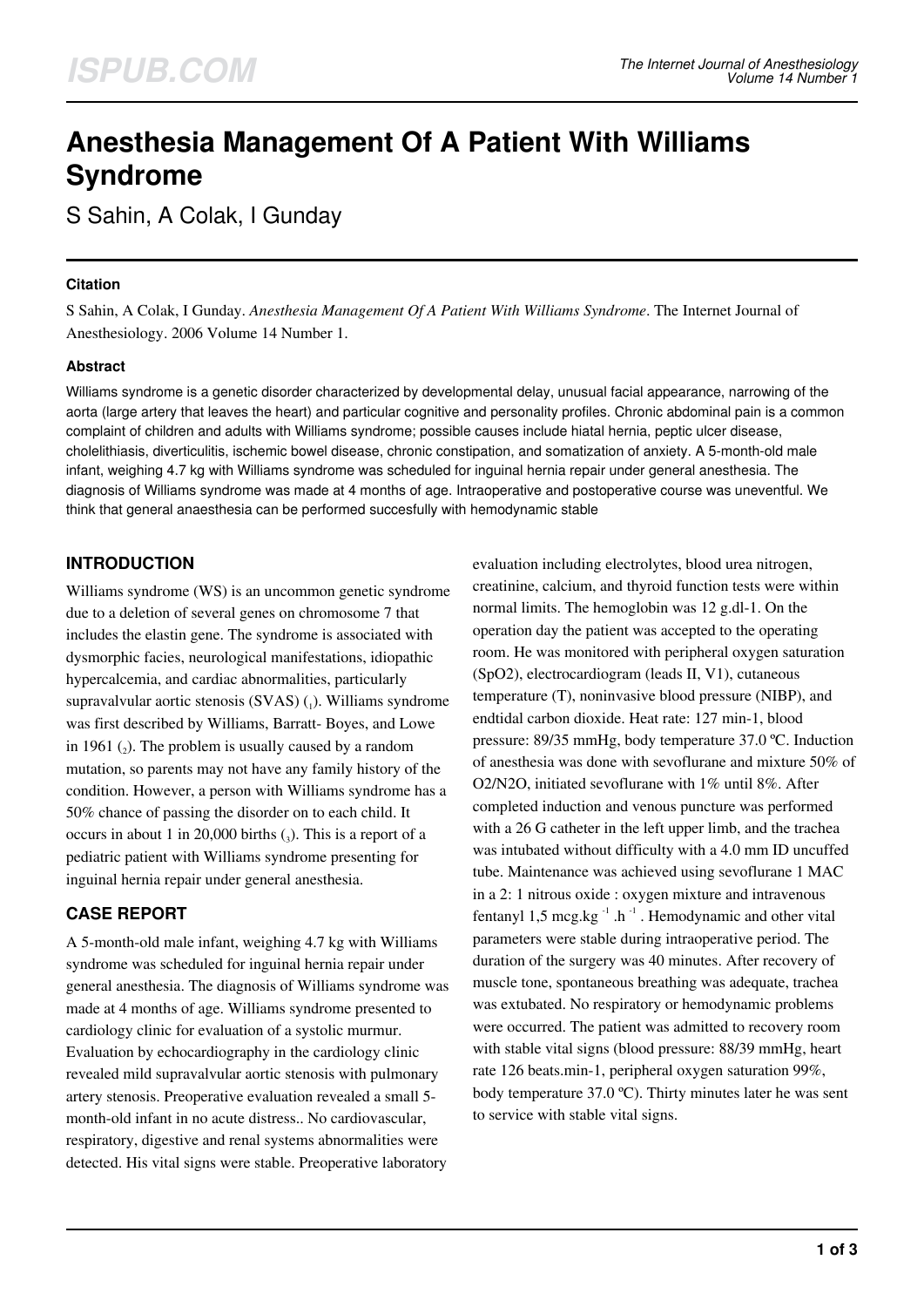## **DISCUSSION**

The multisystem involvement associted with Williams syndrome raises many considerations for the anesthetic management of this patients. Of primary concern is the cardiovascular pathology including congenital heart defects such as SVAS. At least 22 cases of sudden death in patients with Williams syndrome have been documented in the literature. The mechanism for sudden death in this patients include myocardial ischemia, decreased cardiac output, and ventricular arrhythmias  $(4, 5, 6)$ . Thus, a thorough cardiac evaluation for all patients with Williams syndrome prior to anesthesia and surgery is necessary to identify high-risk patients. Horowitz et al.  $(\gamma)$  suggest that the preoperative work up should also include coronary angiography for all patients with Williams syndrome requiring anesthetic care. These patients may present difficult mask ventilation and tracheal intubation during induction of anesthesia because of flattened midface, wide mouth, dental malocclusion $_2$ ). We performed mask ventilation and tracheal intubation without problem. Nearly all patients with Williams syndrome have some degree of musculoskeletal involvement, including joint laxity that may lead to muscular weakness. Lipid storage in muscles and increased variability in fiber size has also been noted  $_{1,6}$ ). This may be an anesthetic concern given that patients with other conditions with similar biopsy findings have variable reactions to neuromuscular blockade including prolonged neuromuscular blockade in patients with Duchenne's muscular dystrophy after administration of nondepolarizing neuromuscular blocking agents (<sub>829</sub>). No muscle relaxant was used during the operation in our case.

Other features, such as the relationship of Williams syndrome with neonatal hypercalcemia, altered neurodevelopment, and hypothyroidism have not been shown to be directly related to the delation of elastin , thus additional genetic abnormalities may yet be described. Several cases have been reported of patients with elevated TSH levels and normal FT4 levels  $_{10}$ ). Preoperative

laboratory evaluation including electrolytes, blood urea nitrogen, creatinine, calcium, and thyroid function tests were within normal limits in our patient.

Anesthesia can be safely administered to children with Williams syndrome . We think that general anaesthesia can be performed succesfully with hemodynamic stable

## **CORRESPONDENCE TO**

Anaesth Dr Sevtap Hekimoglu Sahin Trakya University Medical Faculty, Department of Anaesthesiology and Reanimation, 22030, Edirne, TURKEY Tel No : 0 90 284 2357641/3200 Fax No: 0 90 284 2358096 E-mail. sevtaphekimoglu@mynet.com

## **References**

1. Lashkari A , Smith A, Graham J. Williams - Beuren Syndrome. Clin Pediatr 1999;38:189-208. 2. Williams JC, Barratt- Boyes BG, Lowe JB. Supraventricular aortic stenosis. Circulation 1961;24:1311-1318. 3. Ewart AK, Morris CA, Atkinson DL et al. Hemizygosity at the elastin locus in an development disorder, Williams syndrome. Nat Genet 1993;5:11-16. 4. Bird LM, Billman GF, Lacro RV et al. Sudden death in

Williams syndrome: report of 10 cases. J Pediatr 1996;129:926-931.

5. Van Son JAM, Edwards WD, Danielson GK. Pathology of coronary arteries, myocardium, and great arteries in supravalvular aortic stenosis. J Thorac Cardiovasc Surg 1994;108:21-28.

6. John Medley, Pierantonio Russo, Joseph D. Tobias. Perioperative care of the patient with Williams syndrome. Pediatric Anesthesia 2005;15:243-247.

7. Horowitz PE, Akhtar S, Wulff JA et al. Coronary artery disease and anesthesia related death in children with Williams syndrome. J Cardiothorac Vasc Anesth 2002;6:739-741.

8. Tobias JD, Atwood R. Mivacurium in children with Duchenne's muscular dystrophy. Pediatr Anesth 1994;4:57-60.

9. Frankowski GA, Johnson JO, Tobias JD. Rapacuronium administration to two children with with Duchenne's muscular dystrophy. Anesth Analg 2000;91:27-28. 10. Cammareri V, Vignati G, Gianfranco N et al. Thyroid hemiagenesis and elevated thyrotrapin levels in a child with Williams syndrome.Am J Med Genet 1999;85:491-494.